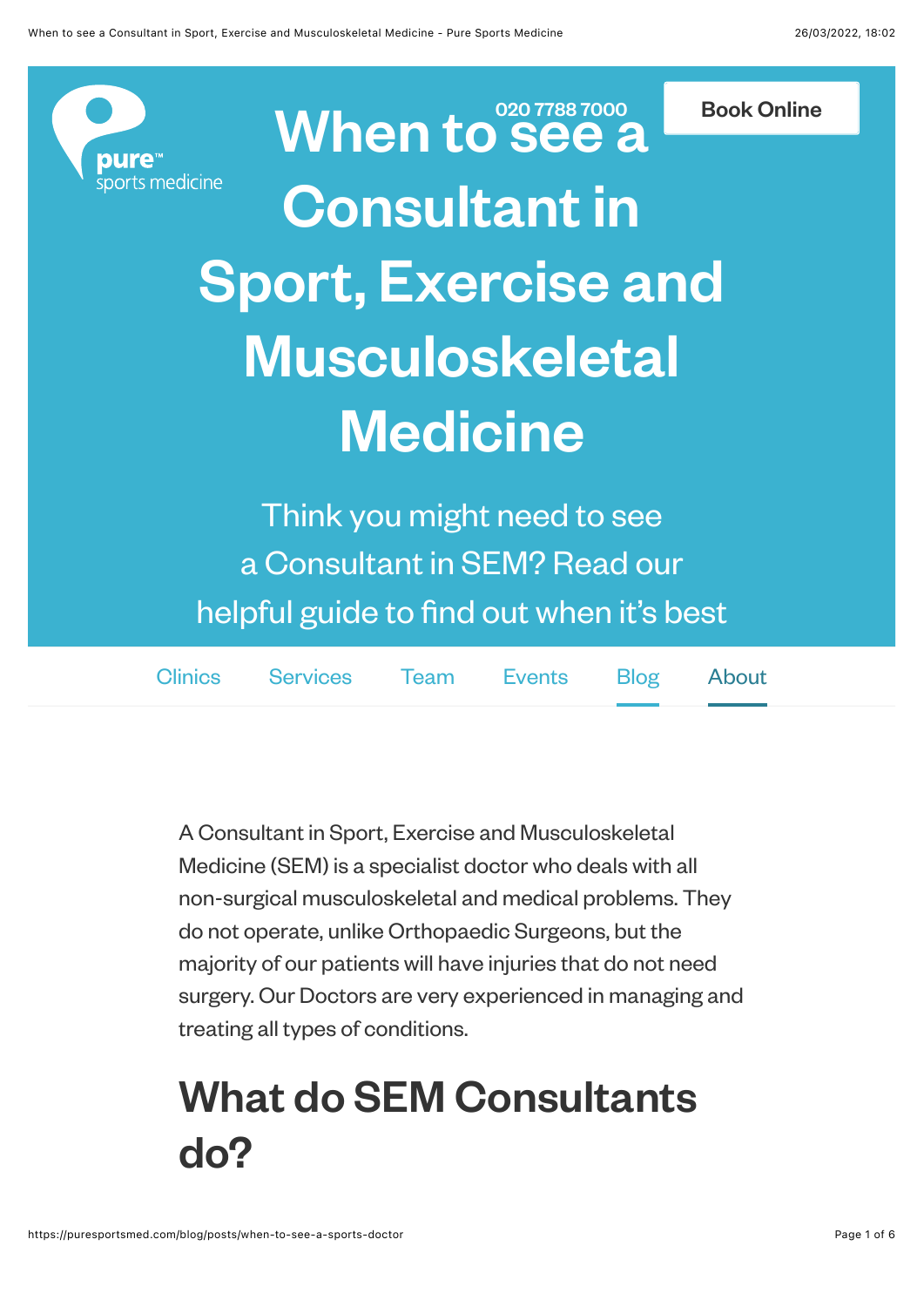A Consultant in SEM will be able to assess, diagnose, arrange scans if needed, and go through all findings with you to ensure you understand your diagnosis.

They can arrange other tests and referrals, if appropriate, and will ultimately plan your rehabilitation with the rest of the multi-disciplinary team (this could include [Physiotherap](https://puresportsmed.com/services/physiotherapy)[y, P](https://puresportsmed.com/services/strength-conditioning)[odiatr](https://puresportsmed.com/services/podiatry)[y, S](https://puresportsmed.com/services/strength-conditioning)[oft Tissue Therap](https://puresportsmed.com/services/massage-therapy)[y, Strength and](https://puresportsmed.com/services/strength-conditioning) Conditioning Coaching, or input by other members of our [team](https://puresportsmed.com/team)).

The Consultant in SEM will take overall control of your care, directing and monitoring your progress to ensure you are moving in the right direction, at the right speed and with the right help. They will also refer you to other specialists if the appropriate specialist is not present within Pure.

It's not a case of either / or, but rather who might be best at assessing you initially. You are likely to benefit from input from other types of clinician; however, it may be more timeefficient for you to book in with a Consultant in SEM in the first instance.

## When and why should you see a Consultant in Sport, Exercise and Musculoskeletal Medicine?

Here are over 10 good reasons!

1. To get a global overview of your condition and exclude other important conditions that may mimic the symptoms you are presenting with such as non-musculoskeletal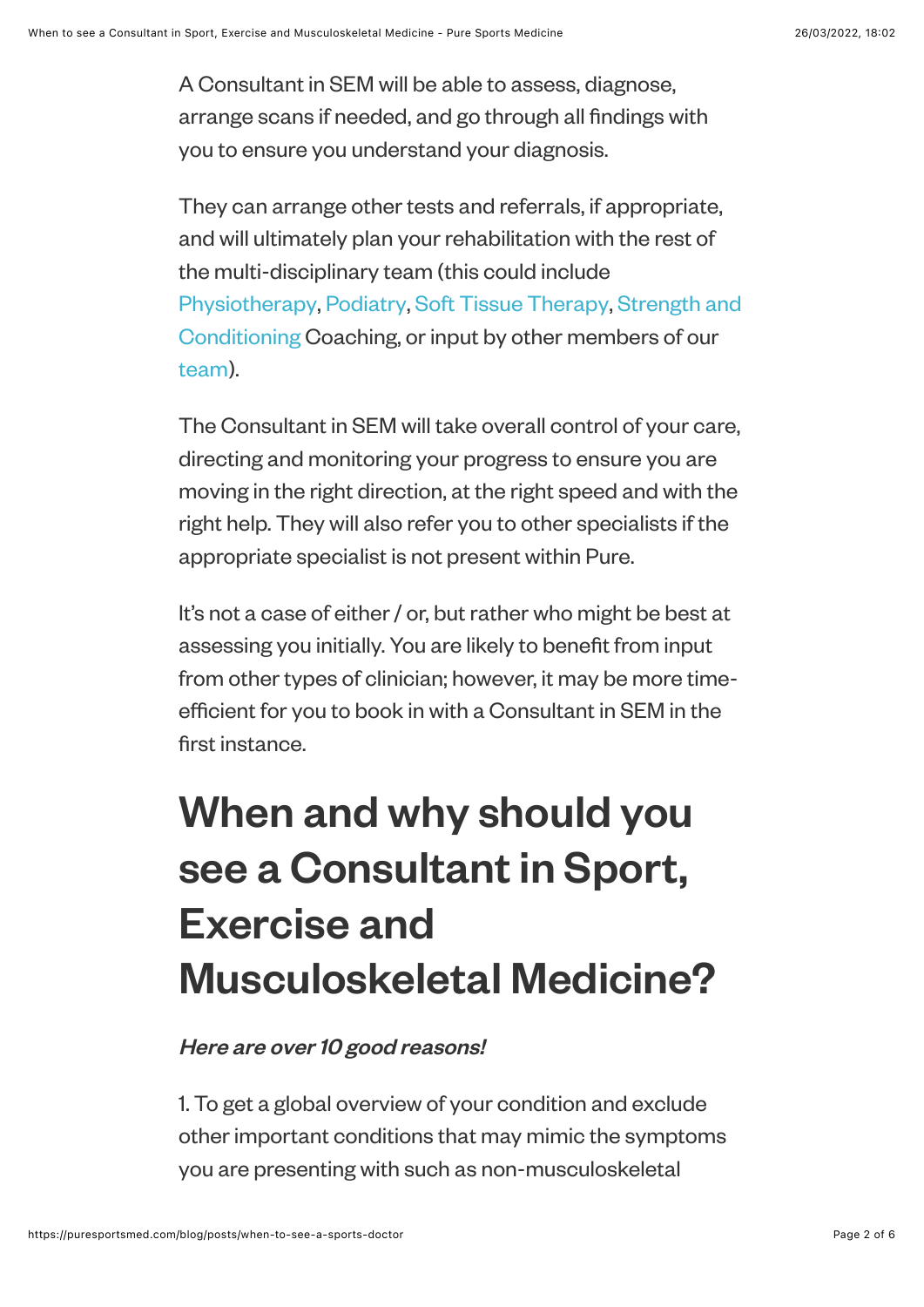conditions, inflammatory conditions or conditions that may benefit from surgery more acutely.

2. If you have had the problem for some time but do not yet have a clear diagnosis.

3. To confirm the correct path of management or treatment. If no further investigation is required, then the Consultant can help to refer you on to the correct clinician best placed to help you.

4. To accurately confirm a diagnosis and formulate a holistic treatment plan, assisting with guidance to the rehabilitation team; reviewing your progress and improvement.

5. If you have had treatment before from healthcare professional but not seen significant improvement in your condition or improvement has plateaued.

6. To obtain a detailed second opinion if there is doubt.

7. To assist with onward referral after a detailed assessment. Insurance companies often only allow referral to a Podiatrist, Soft Tissue Therapist, Nutritional Therapist and Strength and Conditioning Coach if the referral comes directly from a Consultant.

8. The Consultant can use diagnostic musculoskeletal Ultrasound in clinic to help with making a diagnosis.

9. They can refer you externally for scans such as Xrays, MRI, CT Scans and Isotope Imaging.

10. The Consultant can also arrange further tests such as Blood tests and Nerve Conduction Studies for patients if required.